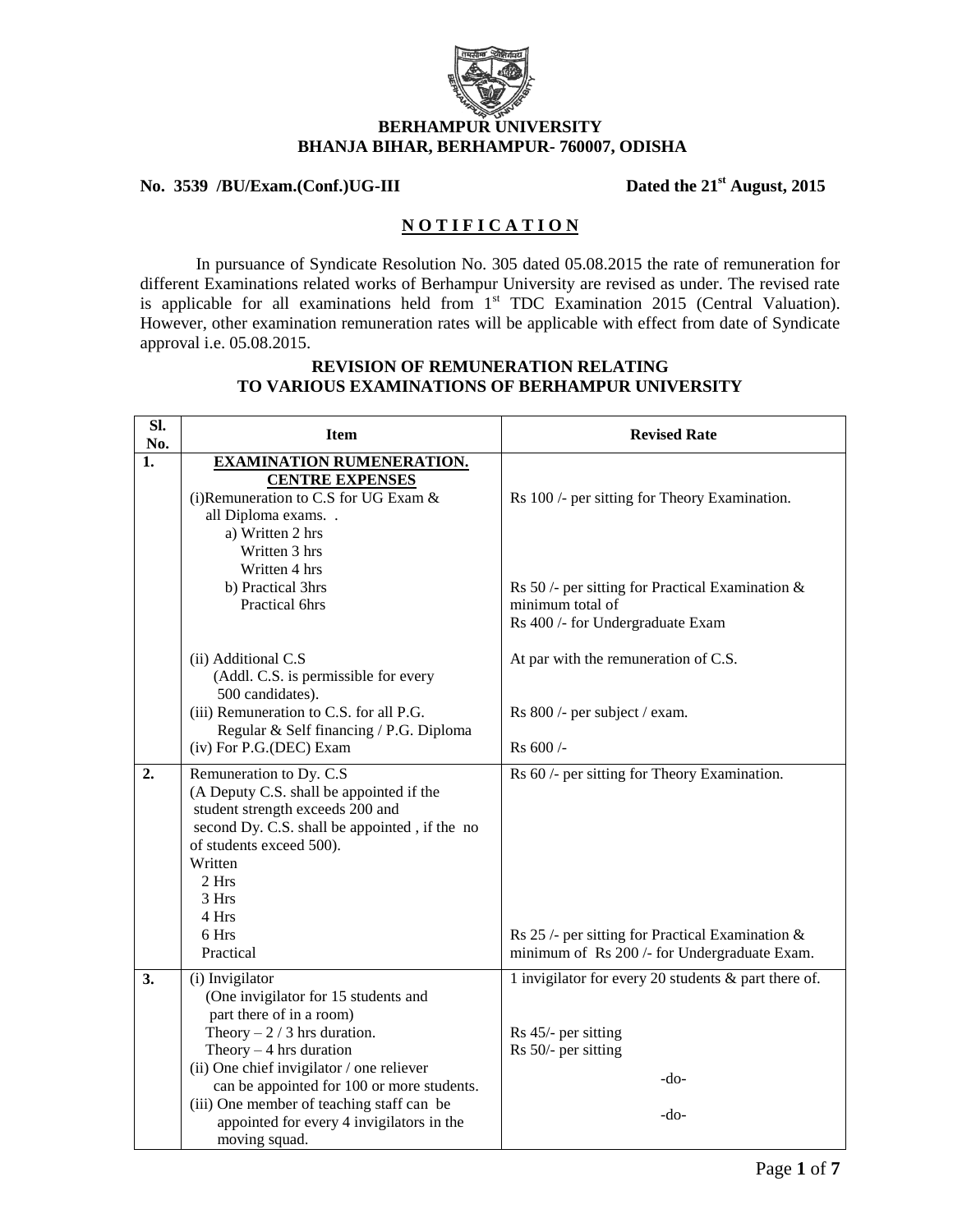|                | (iv) One invigilator can be allowed for every<br>100 candidates or part there of in a sitting<br>during practical / clinical examination (only<br>for M.B.B.S / M.S. / M.D / D.H.M.S /<br>B.A.M.S / B.Pharma / M.Pharma /<br>B.Sc Nursing / M.Sc Nursing                                             | -do-                                                                                                                                                                                   |
|----------------|------------------------------------------------------------------------------------------------------------------------------------------------------------------------------------------------------------------------------------------------------------------------------------------------------|----------------------------------------------------------------------------------------------------------------------------------------------------------------------------------------|
| 4.             | Lab.Asst / Demonstrators for practical<br>examinations                                                                                                                                                                                                                                               | Rs 5 /- per candidate with a minimum of<br>Rs 150 /- for 3 hrs duration $\&$<br>Rs $200$ /- for 6 hrs duration & above.                                                                |
| 5.             | (i) Mechanics / Glass Blower / Gasman /<br>Distilled water preparatory together<br>upto 100 candidates of practical<br>examination.<br>(Applicable to approved post only)<br>(ii) Remuneration to clinical $&$ non<br>clinical staff                                                                 | Rs 10 /- for 3 hrs duration $\&$<br>Rs 15 /- for 6 hrs duration subject to a minimum of<br>Rs $60$ /- and Rs $100$ /- respectively.<br>Rs.6 /- for candidate $\&$ minimum of Rs 100 /- |
| 6              | Lab Attendant / Class III<br>(Together upto 100 candidates of<br>practical examination).<br>U.G.<br>P.G.<br>Lab Attendant to M.Sc / M.Phill                                                                                                                                                          | Rs 10 /- for 3 hrs duration $\&$<br>Rs 15/- for 6 hrs duration subject to a minimum of<br>Rs $60$ /- and Rs.120 /- respectively.                                                       |
| $\overline{7}$ | Lab Bearer / Class IV                                                                                                                                                                                                                                                                                | Rs 7 /- for 3 hrs duration $\&$<br>Rs 12 /- for 6 hrs duration subject to a minimum of<br>Rs $60$ /- $\&$ Rs.100/- respectively.                                                       |
| 8.             | Store keeper / Instrument keeper /<br>Compounding Assistant / Pharmacist upto 100<br>candidates.                                                                                                                                                                                                     | Rs. 3/ - for candidate with a minimum of<br>Rs $60$ /- for 3 hrs duration &<br>Rs $120$ /- for 6 hrs duration & above.                                                                 |
| 9.             | Remuneration to clerk / ministerial staff                                                                                                                                                                                                                                                            | Rs 40/- for sitting for every 100 students or part<br>there of for both theory $\&$ practical examination<br>subject to a minimum of<br>Rs 200 /-.                                     |
| 10.            | (i) Remuneration to Menials<br>(One extra can be appointed for every<br>100 candidates or part there of in<br>addition to one peon appointed for the<br>office of the C.S.)<br>(ii) Remuneration to one sweeper /<br>scavenger together upto 100<br>candidates of theory & practical<br>Examination. | Rs 20/- for sitting<br>per room for theory as well as practical<br>examination.<br>Rs 20/- for sitting                                                                                 |
| 11.            | <b>CONTIGENCY AT THE CENTRE</b><br>Postal Charges / Railway Charges All Under<br>Graduate / Other Degree / P.G. and Diploma<br>courses.                                                                                                                                                              | Actual<br>expenditure                                                                                                                                                                  |
| 12.            | Practical Examination in Physics / Chemistry /<br>Botany / Geology / Zoology / Statistics / Math /<br>Geography / I.T / Computer Science & other<br>degree courses where there is provision for<br>practical examination at U.G. & P.G. &<br>professional courses.                                   | Rs.5 /- per candidate subject to minimum<br>of Rs 100/-<br>For P.G. Rs $6$ /- per candidate subject to a minimum<br>of Rs 120/-                                                        |
| 13.            | Other misc. expenses / contingency in Theory<br>and Practical Examination including Sitting<br>arrangement. (U.G. Course).                                                                                                                                                                           | Rs.5 /-per candidate. Theory minimum Rs 150 /- $\&$<br>practical Rs 100 /-                                                                                                             |
| 14.            | Other Misc. expenses in theory and practical<br>including sitting arrangement. (P.G. Course).                                                                                                                                                                                                        | Rs 5 /- per candidate. Theory minimum Rs 170 /-.<br>Practical minimum Rs 100 /-                                                                                                        |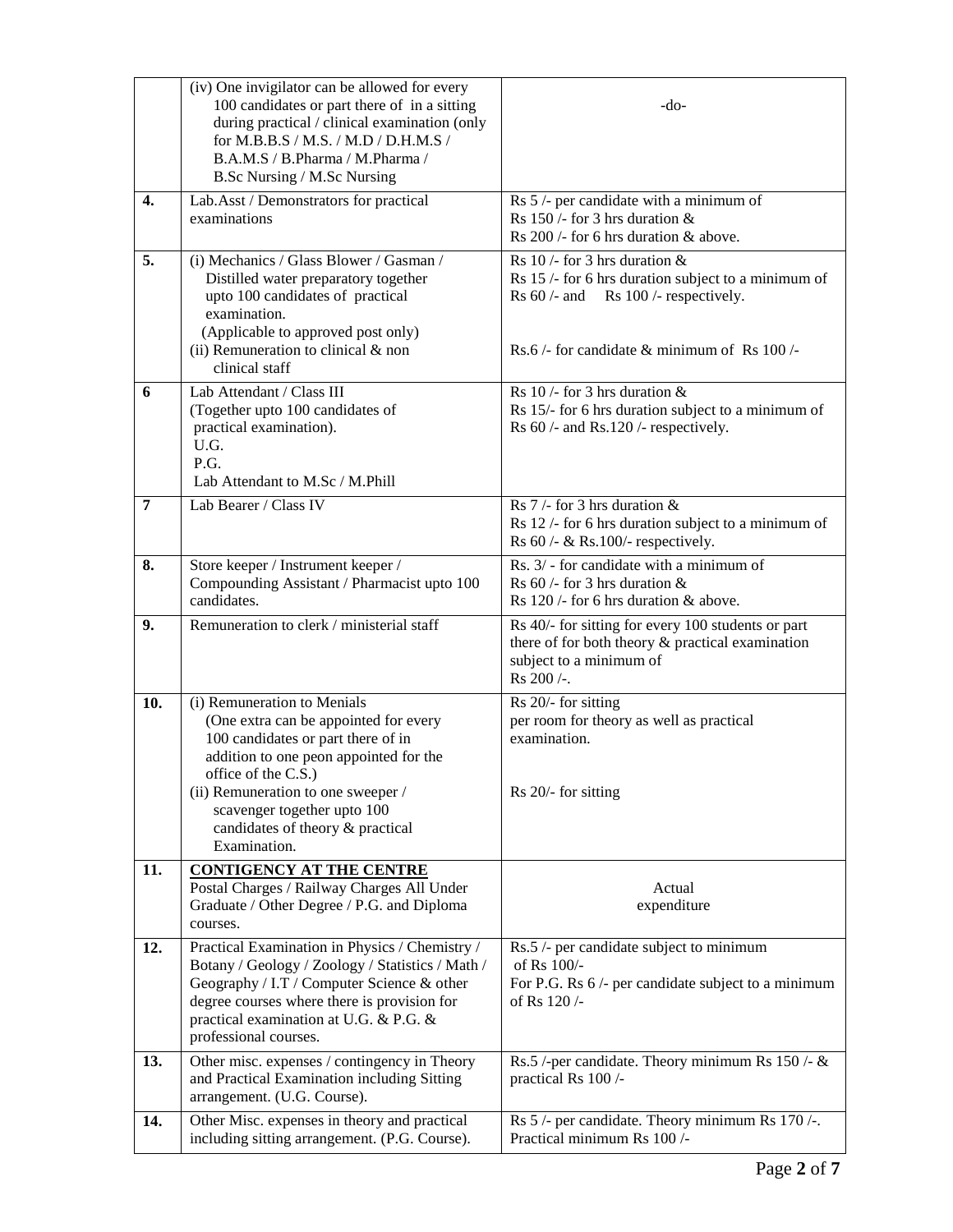| 15. | <b>SETTING OF THEORY QUESTION</b>                                                                                                                                    |                                                                                        |
|-----|----------------------------------------------------------------------------------------------------------------------------------------------------------------------|----------------------------------------------------------------------------------------|
|     | <b>PAPER</b>                                                                                                                                                         |                                                                                        |
|     | Theory                                                                                                                                                               |                                                                                        |
|     | (i) B.A. / B.Sc / B.Com / BCA / BBA /                                                                                                                                |                                                                                        |
|     | BES(Pass) /ADD- ON- COURSE (Pass)                                                                                                                                    |                                                                                        |
|     | Carrying 80 / 100 marks                                                                                                                                              | Rs 450/-per paper                                                                      |
|     | Carrying 75 marks                                                                                                                                                    | Rs 350/-per paper                                                                      |
|     | Carrying 50 marks                                                                                                                                                    | Rs 350/-per paper                                                                      |
|     | $(ii)$ B.A. / B.Sc / B.Com / B.Sc                                                                                                                                    |                                                                                        |
|     | Biotechnology / BBA LL.B (5 yrs                                                                                                                                      |                                                                                        |
|     | course) Hons                                                                                                                                                         |                                                                                        |
|     | Carrying 100 marks                                                                                                                                                   | Rs 450/-per paper                                                                      |
|     | Carrying 75 marks                                                                                                                                                    | Rs 350/-per paper                                                                      |
|     | Carrying 50 marks                                                                                                                                                    | Rs 350/-per paper                                                                      |
|     | (iii) All P.G. Examinations                                                                                                                                          |                                                                                        |
|     | Carrying 100 marks                                                                                                                                                   | Rs 450/-per paper                                                                      |
|     | Carrying 50 marks                                                                                                                                                    | Rs 350/-per paper                                                                      |
|     | (iv) Theory question setting of all other                                                                                                                            |                                                                                        |
|     | Examination such as B.Ed / LL.B /                                                                                                                                    |                                                                                        |
|     | M.B.B.S / B.Pharma / B.J.M.C /                                                                                                                                       |                                                                                        |
|     | D.Pharma / Dip in Nursing /                                                                                                                                          |                                                                                        |
|     | B.Sc Nursing / B.H.M.S / D.C.S /                                                                                                                                     |                                                                                        |
|     | D.Lib / B.E / B.Tech / P.G.D.M /                                                                                                                                     |                                                                                        |
|     |                                                                                                                                                                      |                                                                                        |
|     | M.F.C / D.W.S & all other                                                                                                                                            |                                                                                        |
|     | Professional & Add On courses                                                                                                                                        |                                                                                        |
|     | Carrying 75 / 100 marks                                                                                                                                              | Rs 450/-per paper                                                                      |
|     | Carrying 50 marks                                                                                                                                                    | Rs 350/-per paper                                                                      |
| 16. | Translation (wherever applicable)                                                                                                                                    | $Rs$ 150 /- per set                                                                    |
| 17. | Moderation for paper setting                                                                                                                                         | Rs 250 /-<br>$Minimum -$<br>Maximum-<br>Rs 350/-                                       |
|     |                                                                                                                                                                      |                                                                                        |
| 18. | <b>SETTING PRACTICAL QUESTIONS</b><br>a) B.Ed                                                                                                                        |                                                                                        |
|     | b) M.Ed                                                                                                                                                              | Rs 150 /- per paper per team / individual<br>Rs 200 /- per paper per team / individual |
|     |                                                                                                                                                                      |                                                                                        |
|     | c) $1st M.B.B.S$                                                                                                                                                     | Rs 200 /- per paper per team / individual                                              |
|     | $2nd$ M.B.B.S                                                                                                                                                        | Rs 250 /- per paper per team / individual                                              |
|     | $3rd$ M.B.B.S                                                                                                                                                        | Rs 250 /- per paper per team / individual                                              |
|     | d) B.H.M.S / B.A.M.S                                                                                                                                                 | $1st$ & $2nd$ Rs 120/-- per paper per team / individual                                |
|     |                                                                                                                                                                      | $3^{rd}$ & 4 <sup>th</sup> Rs 150/-- per paper per team / individual                   |
|     | e) B.Pharma                                                                                                                                                          |                                                                                        |
|     | Carrying 50 marks                                                                                                                                                    | $1st$ & $2nd$ Rs 150 /- per team / per individual.                                     |
|     | Carrying 100 marks                                                                                                                                                   | $3rd$ & 4 <sup>th</sup> Rs.200 /- per team / per individual                            |
|     | f) Dip in Nursing / B.Sc in Nursing / B. Lib.                                                                                                                        | Rs 150 /- per set per team / individual                                                |
|     | g) P.G. Examination                                                                                                                                                  | Rs 200 /- per set per team / individual                                                |
|     | h) Dip in Comp.Sc                                                                                                                                                    | Rs 200 /- per set per team / individual                                                |
|     | i) U.G. course B.A. / B.Sc / B.Com / BCA /<br>BBA / BES (Pass) / Add on Course (Pass)<br>B.A. / B.Sc / B.Com / B.Sc Biotechnology /<br>BBA LL.B (5 yrs course) Hons. |                                                                                        |
|     | Carrying 100 marks both Pass & Hons.                                                                                                                                 | Rs .200 /- per set per team / individual                                               |
|     | Carrying 50 marks both Pass & Hons.                                                                                                                                  |                                                                                        |
|     | j) Emergency Question typing.                                                                                                                                        | Rs 150 /- per set per team / individual                                                |
|     | (For all types of theory questions)                                                                                                                                  | $Rs 30$ /- per paper                                                                   |
|     | (For all types of practical questions)                                                                                                                               | Rs 20 /- per paper                                                                     |
| 19. | Packing & Forwarding charges                                                                                                                                         | Actual postal charges without paid by me certificate                                   |
|     |                                                                                                                                                                      | Rs 50/- towards packing & forwarding charges for                                       |
|     |                                                                                                                                                                      | every 100 scripts or part there of $&$ Rs 10 /- per 100                                |
|     |                                                                                                                                                                      | or more than 100 scripts                                                               |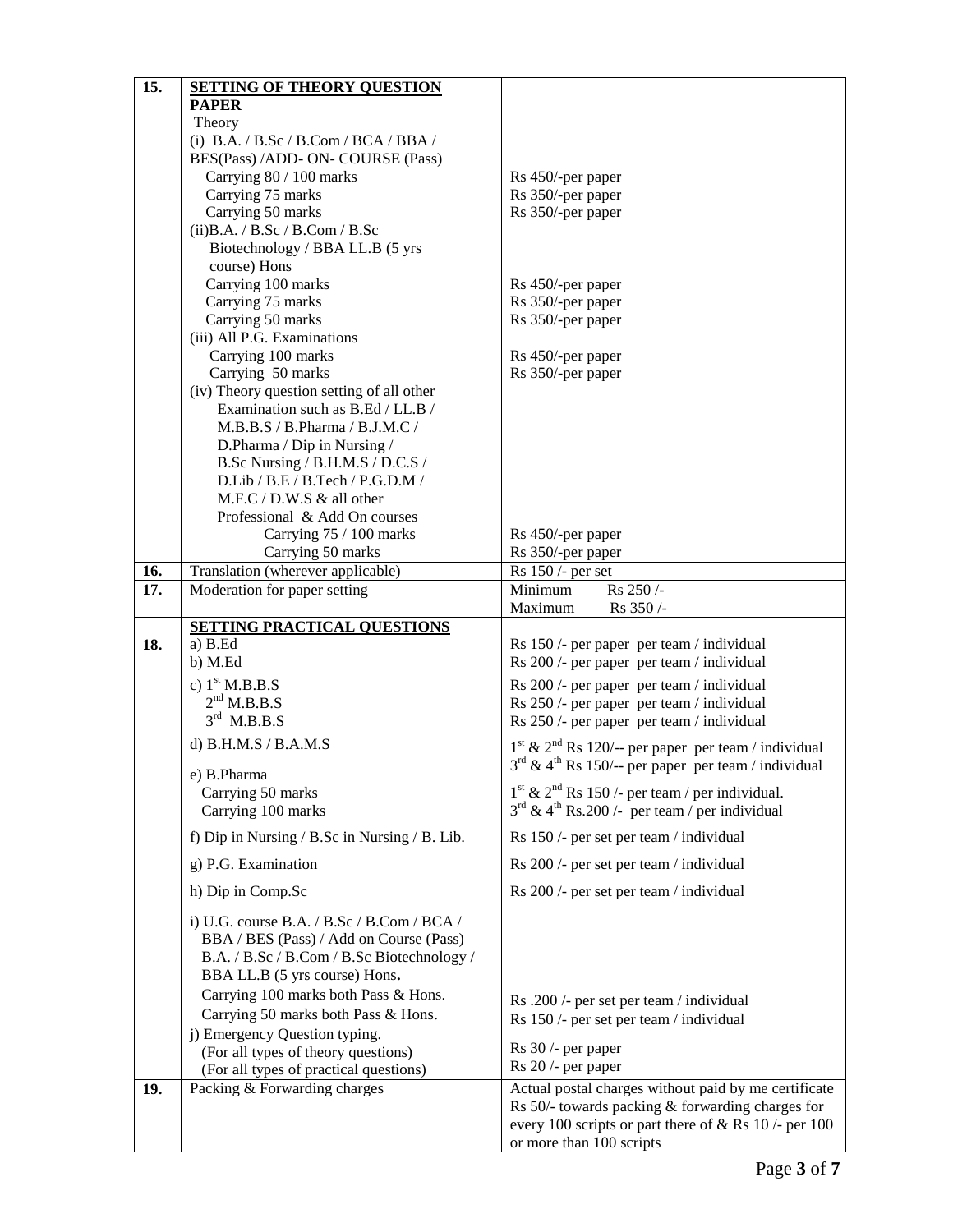| 20. | <b>VALUATION WORK</b>                           |                                                      |
|-----|-------------------------------------------------|------------------------------------------------------|
|     | (i) B.A. / B.Sc / B.Com / BCA / BBA / BES       |                                                      |
|     | (Pass) / ADD ON COURSE                          |                                                      |
|     | Carrying 100 marks                              | Rs $15$ /- per script & minimum of Rs $150/$ -       |
|     | Carrying 75 / 80 marks                          | Rs 10 /- per script & minimum of Rs 150/-            |
|     | Carrying 50 marks                               | Rs $8/-$ per script & minimum of Rs $100/-$          |
|     |                                                 |                                                      |
|     | (ii) B.A. / B.Sc / B.Com / B.Sc Biotechnology / |                                                      |
|     | <b>BBA LL.B</b> (5 yrs course) Hons             |                                                      |
|     | Carrying 100 marks                              | Rs 15/- per script & minimum of Rs 150/-             |
|     | Carrying 50 to 80 marks                         | Rs 12 /- per script & minimum of Rs 150/-            |
|     | Carrying less than 50 marks                     | Rs 10 /- per script & minimum of Rs 150 /-           |
|     | (iii) B.A./ B.Sc/ B.Com/ BCA/ BBA/ BES          |                                                      |
|     | (Pass) Practical/ADD-ON- COURSE                 |                                                      |
|     | Carrying 100 marks with 6hrs duration           | Rs $12$ /- per script & minimum of Rs 200/-          |
|     | Carrying 75/ marks with 6hrs duration           | Rs 12 /- per script & minimum of Rs 200/-            |
|     | Carrying 50 marks with 3 hrs duration           | Rs 10 /- per script & minimum of Rs 150 /-           |
|     | (iv) B.A./ B.Sc / B.Com / B.Sc Biotechnology /  |                                                      |
|     | <b>BBA LL.B</b> (5 yrs course) Hons. Practical  |                                                      |
|     | Carrying 100 marks with 6 hrs duration          | Rs $15$ /- per script & minimum of Rs 200/-          |
|     | Carrying 75 marks with 6 hrs duration           | Rs 15 /- per script & minimum of Rs 200/-            |
|     | Carrying 50 marks with 3 hrs duration           | Rs 10 /- per script & minimum of Rs 150 /-           |
|     |                                                 |                                                      |
|     | (v) Viva voce examination of B.A / B.Sc /       |                                                      |
|     | <b>B.Com &amp; other U.G. Courses</b>           |                                                      |
|     | Per candidate (Pass Course)                     | Rs 3/- & minimum Rs 100 /-                           |
|     | Per candidate (Hons Course)                     | Rs 5/- & minimum Rs 150/-                            |
|     | (vi) Project report / dissertation              |                                                      |
|     | B.A / B.Sc / B.Com / Add On Course              |                                                      |
|     | Carrying 100 marks per candidate                | Rs 10 /- & minimum of Rs 200 /-                      |
|     | Carrying 50 marks per candidate                 | Rs 6 /- & minimum of Rs 150 /-                       |
| 21. | Examining Chief assisted by one Asst Examiner   | Rs 400 /-                                            |
|     | Examining Chief assisted by more than one $\&$  |                                                      |
|     |                                                 | Rs 500/-                                             |
|     | up to 7 Asst Examiners                          |                                                      |
| 22. | Non - Examining Chief assisted by more than 7   | Rs 750/-                                             |
|     | & up to 15 Asst Examiners                       |                                                      |
| 23. | Remuneration to Chief Examiner for Practical    | Fixed remuneration of                                |
|     | Subjects (Pass Course).                         | Rs 350 /- plus C.A / D.A at the usual rate for every |
|     |                                                 | 100 scripts or part there of.                        |
|     |                                                 |                                                      |
|     | Remuneration to Chief Examiner for Practical    | Fixed remuneration of                                |
|     | Subjects (Hons).                                | Rs 400 /- plus C.A / D.A at the usual rate for every |
|     |                                                 | 100 scripts or part there of.                        |
| 24. | Remuneration for re-examining answer scripts    | Half of the usual rate                               |
|     | (Pass & Hons)                                   |                                                      |
| 25. | <b>MILITARY SCIENCE</b>                         |                                                      |
|     | MSc.(Mil.Tech.)                                 | Rs $15$ /- per script & minimum Rs $150$ /-          |
|     | D.R.T.                                          | Rs15 /- per script minimum Rs 100/-                  |
|     | D.W.S.                                          | Rs15 /-per script & minimum Rs 100 /-                |
|     | D.A.T                                           | Rs 15 /- per script $\&$ minimum Rs100/-             |
| 26. | <b>B.Ed EXAMINATION</b>                         |                                                      |
|     | <b>Theory Paper</b>                             |                                                      |
|     | Carrying 100 marks                              | Rs 15 /- per script minimum Rs 100 /-                |
|     | Carrying 50 marks                               | Rs 8 /- per script minimum Rs 150 /-                 |
|     | <b>Practical</b>                                |                                                      |
|     | Carrying 100 marks with 6hrs duration           | Rs 10 /- per script minimum Rs 250 /-                |
|     | Carrying 50 marks with 3hrs duration            | Rs 8 /- per script minimum Rs 200 /-                 |
|     | S.U.P.W.                                        | Rs 7/- per script minimum Rs 150/-                   |
|     | Working with community                          | Rs 7/- per script minimum Rs 150/-                   |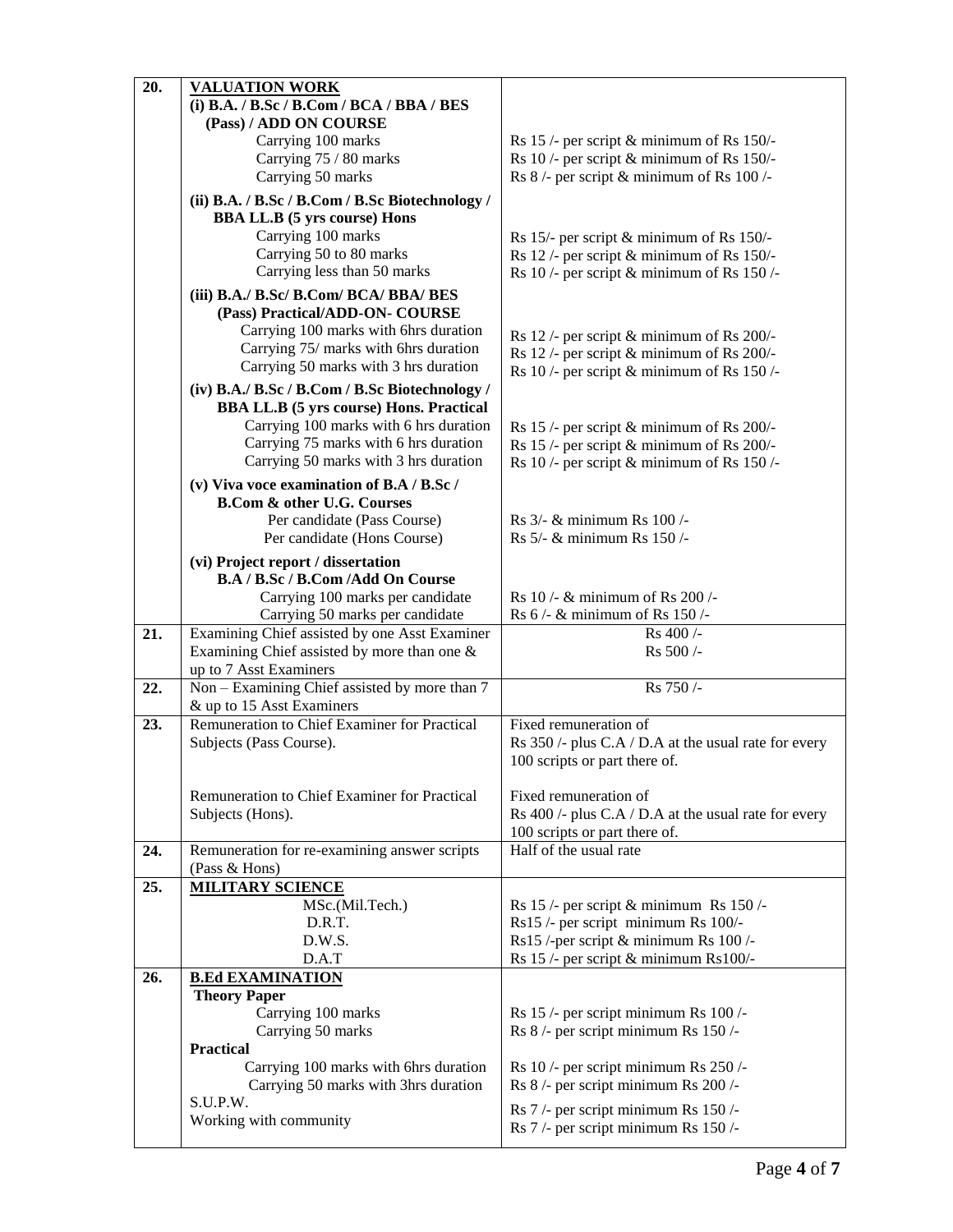| 27. | <b>M.Ed EXAMINATION</b>                   |                                                                                      |
|-----|-------------------------------------------|--------------------------------------------------------------------------------------|
|     | <b>Theory Paper</b>                       |                                                                                      |
|     | Carrying 100 marks                        | Rs 15 /- per script minimum Rs 200 /-                                                |
|     | Carrying 50 marks                         | Rs 10 /- per script minimum Rs 150 /-                                                |
|     | <b>Practical</b>                          |                                                                                      |
|     | Carrying 100 marks                        | Rs12 /- per candidate minimum                                                        |
|     |                                           | Rs 150 /- for 3hrs duration.                                                         |
|     | Carrying 50 marks                         | Rs 15 /- per candidate minimum                                                       |
|     |                                           | Rs 200 /- for 6 hrs duration.                                                        |
|     | Dissertation                              |                                                                                      |
|     |                                           | Rs 10 /- per candidate minimum Rs 155 /-<br>Rs 30 /- per candidate minimum Rs 200 /- |
| 28. | <b>LL.B. EXAMINATION</b>                  |                                                                                      |
|     | <b>Theory</b>                             |                                                                                      |
|     | Carrying 100 marks                        | Rs 15/- per script & minimum Rs200/-                                                 |
|     | Viva voce                                 | Rs 10 /- per candidate & minimum of Rs 200 /-                                        |
| 29. | <b>LL.M EXAMINATION</b>                   |                                                                                      |
|     | <b>Theory</b>                             |                                                                                      |
|     | Carrying 100 marks                        | Rs 15 /- per script & minimum Rs 200 /-                                              |
|     | Dissertation                              | Rs 30 /- per candidate & minimum of Rs 150 /-                                        |
|     |                                           |                                                                                      |
| 30. | <b>M.B.B.S. EXAMINATION</b>               |                                                                                      |
|     | <b>Theory</b>                             | Rs 15/- per script & minimum Rs 150/-                                                |
|     | <b>Practical</b>                          | Rs 12 /- per candidate. & minimum Rs 200 /-                                          |
|     | Oral                                      | Rs10 /- per candidate. & minimum Rs 200 /-                                           |
| 31. | <b>M.D. / M.S. EXAMINATION</b>            | Rs $15$ /- per script & minimum Rs $150$ /-                                          |
|     | <b>Theory</b><br>Thesis                   | Rs 300 /- per candidate                                                              |
|     | Practical                                 | Rs 12 /- per candidate $\&$ minimum Rs 200 /- for                                    |
|     |                                           | 3hrs duration                                                                        |
|     | Oral / Clinical                           | Rs 10 /- per candidate & minimum Rs200 /-                                            |
|     |                                           |                                                                                      |
| 32. | <b>B.A.M.S EXAMINATION</b>                |                                                                                      |
|     | Theory<br>Practical                       | Rs 15 /- per script & minimum Rs 150 /-                                              |
| 33. | <b>B.H.M.S EXAMINATION</b>                | Rs 10 /- per candidate & minimum Rs 150 /-                                           |
|     | Theory                                    | Rs $15$ /- per script & minimum Rs $150$ /-                                          |
|     | Practical                                 | Rs 10 /- per candidate & minimum Rs 150                                              |
|     | Oral                                      | Rs8 /- per candidate & minimum Rs 150 /-                                             |
| 34. | D.T.I.M / D.D.M / D.R.L &OTHER            |                                                                                      |
|     | <u>DIPLOMA COURSE</u>                     |                                                                                      |
|     | <b>Theory Paper</b>                       | Rs 15 /- per script & minimum Rs 100 /-                                              |
| 35. | <b>DIPLOMA IN NURSING / B.SC. NURSING</b> |                                                                                      |
|     | Theory                                    | Rs $15$ /- per script & minimum Rs $150$ /-                                          |
|     |                                           |                                                                                      |
|     | Practical                                 | Rs 10 /- per candidate. & minimum Rs 150 /- for                                      |
|     |                                           | 3hrs duration & minimum Rs $200$ /- for 6 hrs                                        |
|     |                                           | duration.                                                                            |
|     | Term Paper (Nursing)                      |                                                                                      |
|     |                                           | Rs 15 /- per candidate & minimum of Rs 150 /-                                        |
| 36. | <b>B.LIB &amp; ISC EXAMINATION</b>        |                                                                                      |
|     | Theory                                    | Rs 15 /- per script & minimum Rs 200 /-                                              |
|     | Practical                                 | Rs 12 /- per candidate & minimum of Rs 150 /-                                        |
| 37. | P.G. EXAMINATION                          |                                                                                      |
|     | (M.A / M.Sc / M.Com / MBA / MCA / MFC /   |                                                                                      |
|     | Rural Management / M.Tech / M.PHARMA      |                                                                                      |
|     | & other P.G. exam) :                      |                                                                                      |
|     | <b>Theory</b>                             |                                                                                      |
|     | Carrying more than 50 & upto 100marks     | Rs $18$ /- per script & minimum of Rs200/-                                           |
|     | Carrying upto 50 marks                    | Rs 15 /- per script & minimum of Rs200/-                                             |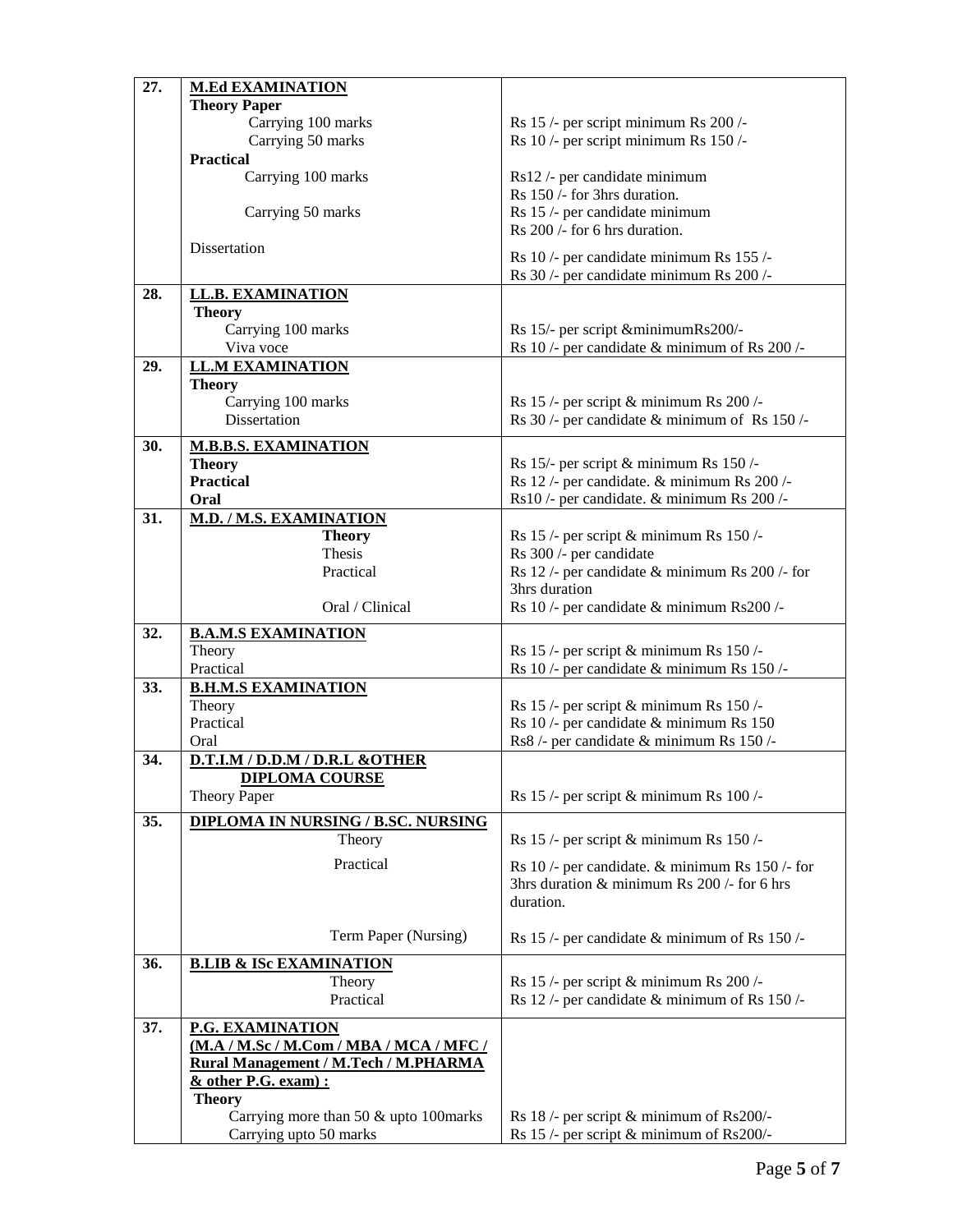|     | <b>Practical</b>                                 |                                                                                   |
|-----|--------------------------------------------------|-----------------------------------------------------------------------------------|
|     | Carrying upto 50 marks                           |                                                                                   |
|     | Carrying upto 100 marks                          | Rs 10/- per candidate minimum Rs 150/-                                            |
|     |                                                  | Rs $20$ /- per candidate & minimum of Rs $300$ /- for                             |
|     |                                                  | 3 hrs duration & minimum of Rs.350/- for 6hrs                                     |
|     | Viva - voce / Summer Placement report /          | duration.                                                                         |
|     | Dissertation / Field Work Report.                | Rs 30 /- per candidate $\&$ minimum of Rs 200 /-.                                 |
| 38. | <b>DIPLOMA IN COMP SCIENCE &amp; PGDBF /</b>     |                                                                                   |
|     | PGDMM / PGDFM / PGDCE / PGDRM /                  |                                                                                   |
|     | PGDCA / PGDLA & NW / P.G.D.B.I.M /               |                                                                                   |
|     | <b>PGDISEM / PGDYS</b>                           |                                                                                   |
|     | Theory                                           | Rs $15$ /- per script & minimum of Rs $150$ /-                                    |
|     | Practical                                        | Rs 10 /- per candidate $\&$ minimum of Rs 200 /-.                                 |
|     | Project Paper                                    | Rs 25/- per candidate & minimum of Rs 200 /-.                                     |
| 39. | <b>M.PHIL EXAMINATION</b>                        | Rs 18 /- per script & minimum of Rs 200 /-                                        |
|     | Theory                                           |                                                                                   |
|     | Dissertation / Viva - voce                       | Rs 200 /- per dissertation.                                                       |
|     |                                                  | Rs 50 /- per candidate for viva voce.                                             |
| 40. | Ph.D / D.LITT / D.SC                             |                                                                                   |
|     | <b>Evaluation by Indian Examiner</b>             | Rs 1500 /- per thesis plus Rs 100 /- towards                                      |
|     |                                                  | contingency expenses without insisting for vouchers                               |
|     |                                                  | and postal charges as per actual                                                  |
|     |                                                  |                                                                                   |
|     | $V$ iva – voce                                   | Rs 500/-                                                                          |
|     |                                                  |                                                                                   |
|     | <b>Evaluation by Foreign Examiner</b>            | Rs 3000 /- per thesis and Rs 300 /- towards                                       |
|     |                                                  | contingency expenses without insisting for vouchers                               |
|     |                                                  | and postal charges as per actual                                                  |
| 41. | <b>VALUATION ZONE</b>                            |                                                                                   |
|     | <b>CENTRE SUPERVISOR</b>                         |                                                                                   |
|     | At the time of Central / Zonal valuation         | Rs 3000 /- plus conveyance allowance during                                       |
|     |                                                  | valuation period @ Rs 100/- per day                                               |
|     | Deputy Center Supervisor                         |                                                                                   |
|     |                                                  | Rs 2000 /- plus conveyance allowance during                                       |
|     |                                                  | valuation period @ Rs 100/- per day                                               |
|     | Programme Officer / Officer-in-charge of         |                                                                                   |
|     | passing the bills in Finance Branch              | Rs 1800/- plus conveyance allowance during<br>valuation period @ Rs 100/- per day |
|     |                                                  |                                                                                   |
|     | Section Officer / Auditor / Bill Asst of         | Rs 1000 /- plus conveyance allowance during                                       |
|     | Examination (Confidential), Finance (Bill &      | valuation period @ Rs $100$ /- per day                                            |
|     | Cash) Section.                                   |                                                                                   |
|     |                                                  |                                                                                   |
|     | Remuneration to the staff engaged in Central /   | Rs 700 /- per day during valuation period $& 5$ days                              |
|     | Zonal Valuation                                  | extra as per manual for four Assts & two or more                                  |
|     |                                                  | peons.                                                                            |
|     |                                                  | Rs 280 /- per day if the students strength is less than                           |
|     |                                                  | 2000 in a Exam Rs 200 /- per day if the students                                  |
|     |                                                  | strength is less than 500 in a examination                                        |
|     |                                                  |                                                                                   |
|     | Scrutinizer                                      | Rs 300 /- for 500 scripts or above upto 750 scripts                               |
|     | Appointment shall be made if scripts strength is | Rs 400 /- for 750 scripts or above upto 1000 scripts                              |
|     | 500 nos.                                         | Rs.500 /- for 1000 scripts or above.                                              |
| 42. | $(a)$ C.A.                                       | Rs 75 /- per day                                                                  |
|     | (b) Misc expenses                                | Rs 50 /- (without voucher)                                                        |
| 43. | <b>SUPERVISION</b>                               |                                                                                   |
|     | Remuneration Examination Supervision /           | Rs 150 /- per day                                                                 |
|     | Observer / Squad members.                        | (at least 2 colleges to be visited).                                              |
| 44. | Remuneration for verifying Mal Practice answer   | Same as valuing a script.                                                         |
|     | script.                                          |                                                                                   |